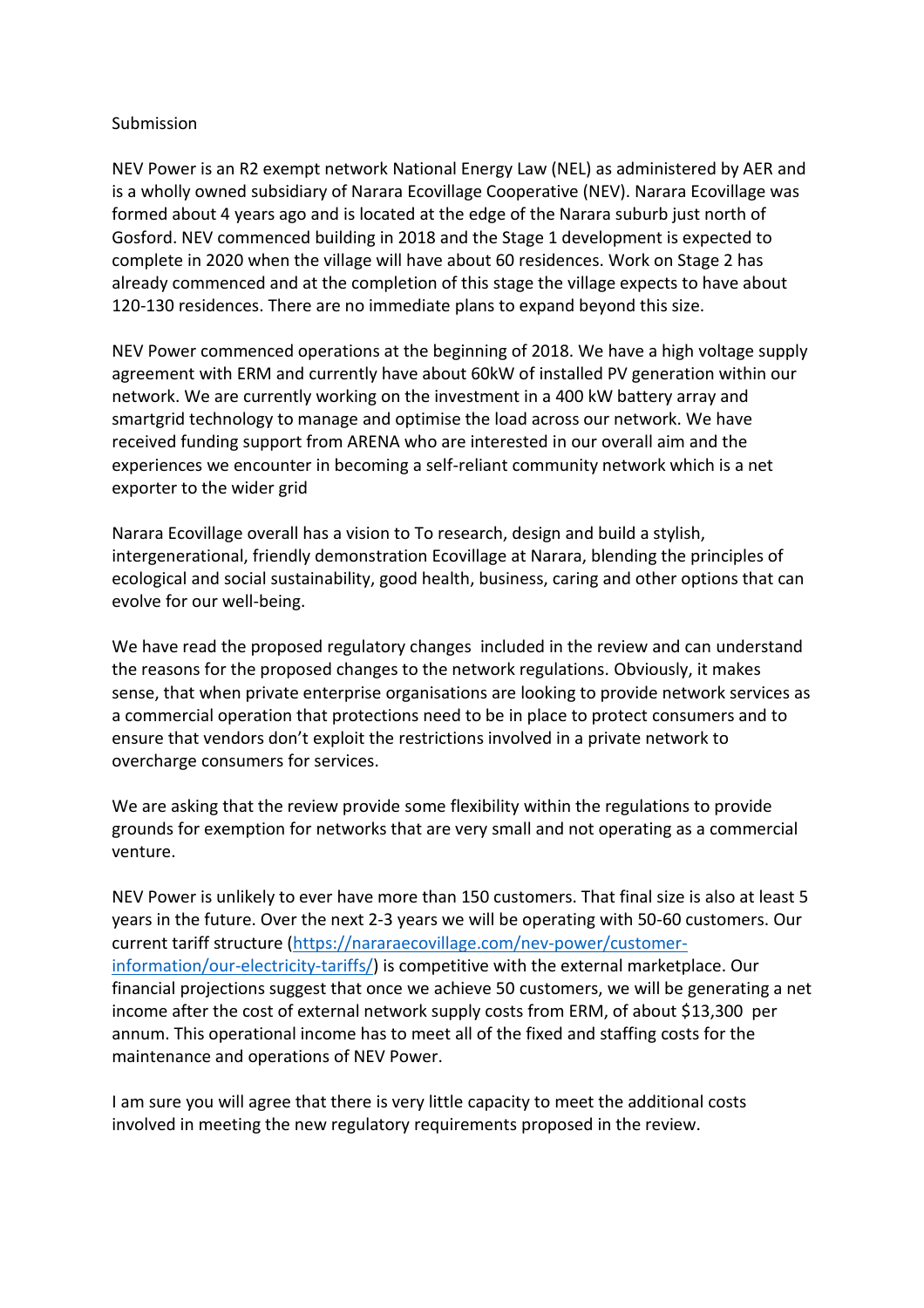In addition, we would like you to be aware that the NSW Government has advised NEV Power that its customers are not eligible for the Low Income Household Rebate currently \$313.50 per annum. They have advised that there is a regulatory gap in their legislation and that the code does not recognise community title schemes and that they have no plans to correct this situation. I have attached a copy of their letter to this submission.

Therefore, NEV Power would be doubly impacted by the proposed changes to the regulations. We will be forced to increase our tariffs above the rates charged by the large "for profit" energy retailers and are unable to offer a significant discount available to low income householders who choose a "for profit" energy retailer.

It is for these reasons that we ask the review to consider building in some flexibility into the regulations so that non-profit community networks such as NEV Power can apply for exemption.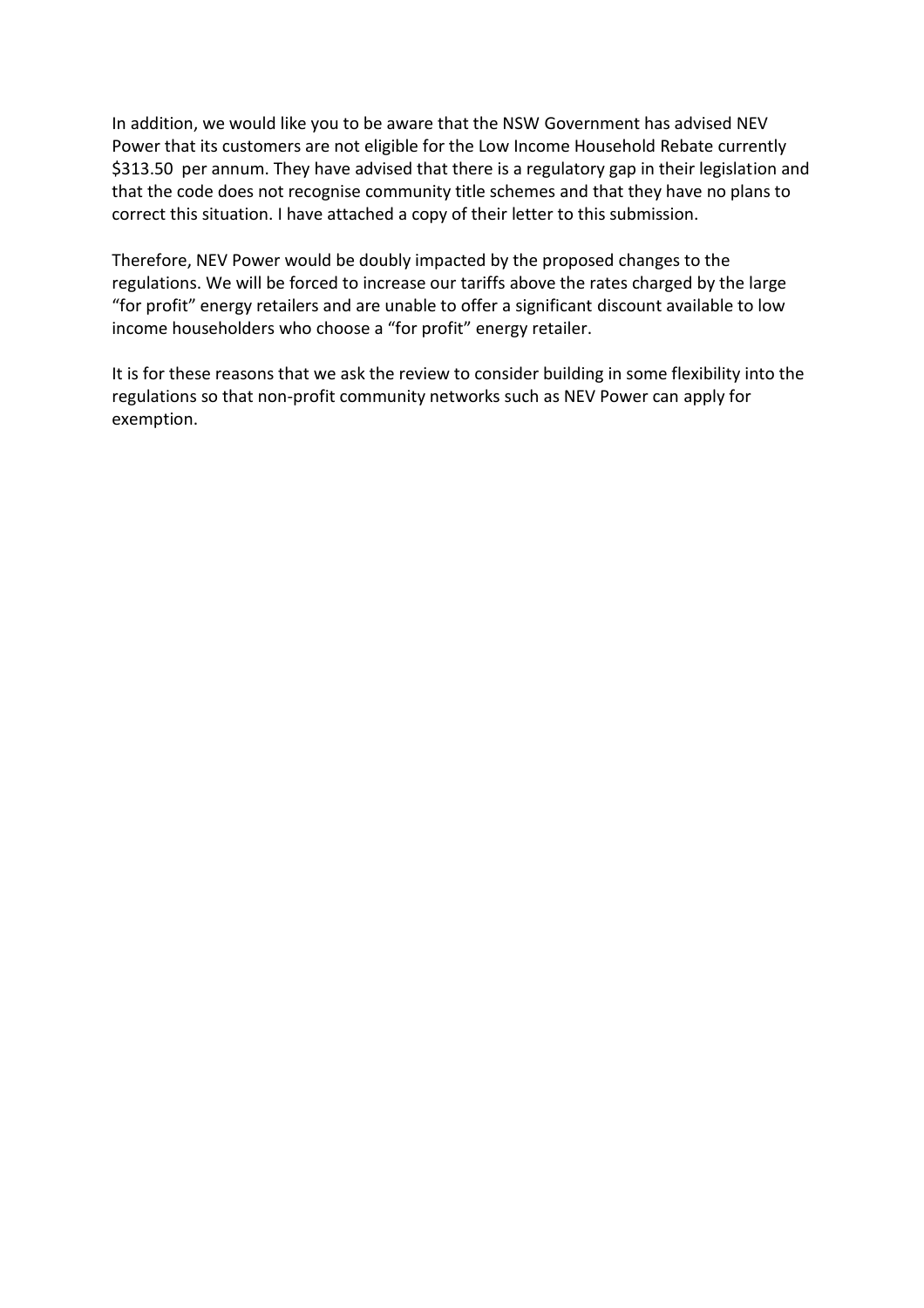IRF18/5778



Retail Manager NEV Power

Dear

I write in response to your representation on behalf of regarding their eligibility for the Low Income Household Rebate (LIHR) in their community, the Narara Ecovillage.

I understand that you have been in discussions with the Department's officers about eligibility for the LIHR. I have been advised that you requested a formal response from the Department. This letter constitutes that response. The Department has consulted with the NSW Energy and Water Ombudsman in preparing this response.

I note that the Social Programs for Energy Code (the Code) governs the LIHR. The Code has been adopted in accordance with clause 21 of the Electricity Supply (General) Regulation 2014 and clause 5 of the Gas Supply (Natural Gas Retail) Regulation 2014 for the purpose of facilitating the delivery of social programs for energy, such as the LIHR.

I understand that you have been previously advised that residents of the Narara Ecovillage such as Ecovillage such as Ecovillage such as

This is because:

- NEV Power is not an authorised retailer;
- residents of the Narara Ecovillage receive their electricity via an embedded electricity network; and
- the residents of Narara Ecovillage are community title holders and the Government currently does not recognise community title schemes in the Code.

At present, the Government determines eligibility under the Code by whether the customer meets the following criteria:

- obtains electricity from an authorised retailer; and/or
- are on-supplied electricity and reside in a:
	- o residential community (governed by the Residential (Land Lease) Communities Act 2013);
	- $\circ$  retirement village (governed by the Retirement Villages Act 1999); or
	- o strata scheme (governed by the Strata Schemes Development Act 2015 and the Strata Schemes Management Act 2015).